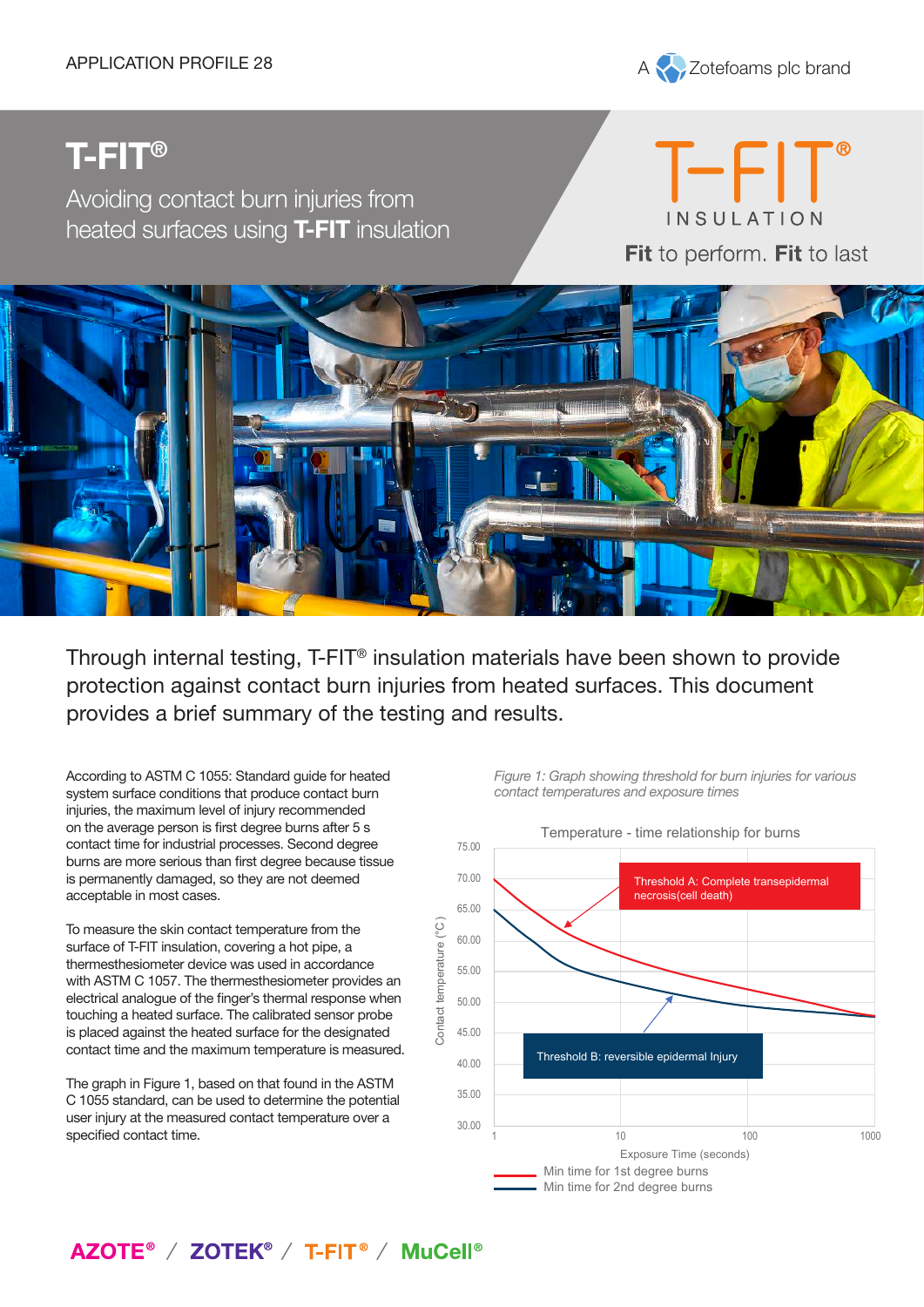No burn injuries are expected to occur below the limit represented by the Threshold B curve and, in the region between Threshold A and B, the maximum injury that is expected to occur is first degree burns. This is an estimation as to what injuries the 'average' individual may obtain from contact with the heated system, and unusual conditions or physical health variations may modify the results.

Evaluation of the maximum operating surface temperature must be made under worst case conditions, so the T-FIT products were tested at their highest operating temperatures and lowest insulation thickness.

#### *Table 1: Maximum contact temperatures recorded by thermesthesiometer*

| Product (all 6.35 mm thick) | <b>Maximum operating</b><br>temperature stated on<br>data sheet (°C) | <b>Actual temperature</b><br>of mandrel (°C) | Maximum 5 s<br>contact temperature<br>recorded (°C) |
|-----------------------------|----------------------------------------------------------------------|----------------------------------------------|-----------------------------------------------------|
| <b>T-FIT</b> Process unclad | 200                                                                  | 204                                          | 36                                                  |
| <b>T-FIT Process clad</b>   | 200                                                                  | 189                                          | 40                                                  |
| <b>T-FIT Clean</b>          | 160                                                                  | 159                                          | 33                                                  |
| <b>T-FIT Hygiene</b>        | 145                                                                  | 147                                          | 35                                                  |

The graph in Figure 2. compares the contact temperatures recorded by the thermesthesiometer to the thresholds in Figure 1. When using a contact time of 5 s, the results show that no burn injuries are expected to be suffered by an average individual, as the maximum contact temperatures fall well below Threshold B.

*Figure 2: Graph showing the maximum contact temperatures for T-FIT products compared to the threshold for burn injuries*

#### Maximum recorded contact temperatures for T-FIT products



# AZOTE<sup>®</sup> / ZOTEK<sup>®</sup> / T-FIT<sup>®</sup> / MuCell<sup>®</sup>